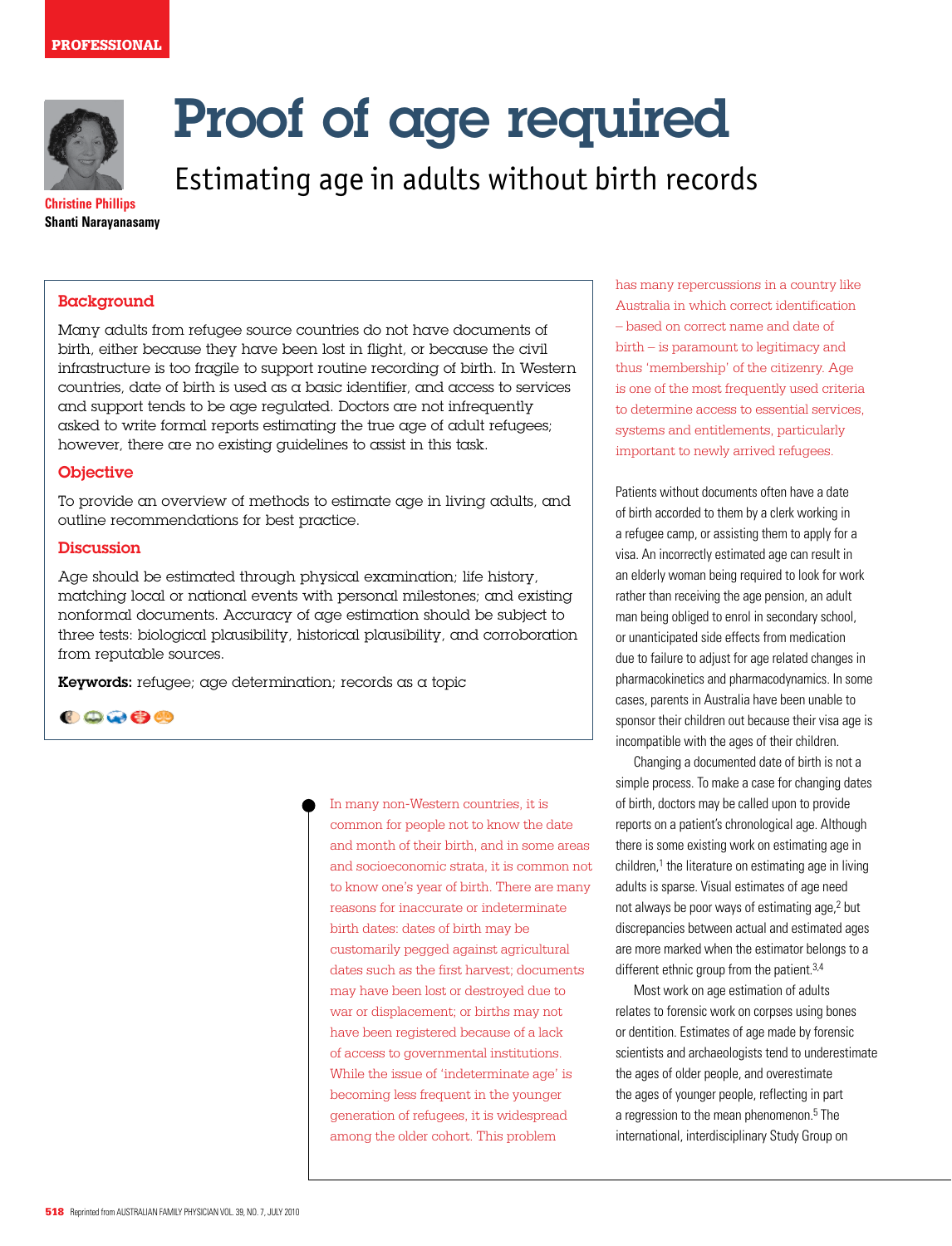Forensic Age Diagnostics has produced guidelines on age estimation of living adults in order to estimate whether a suspect has reached the age of criminal responsibility (between 14–21 years of age, depending on the country).6,7 These guidelines recommend a combination of a physical examination, an X-ray of the hand and/or clavicle, a dental examination recording dentition, and an orthopantomogram (OPG). These guidelines are not intended to apply to adults in later life, and involve intensive imaging, which is not always available or advisable in mainstream general practice.

There is an emerging body of literature on age estimation using telomere shortening for older patients.<sup>8,9</sup> Telomeres, the regions of repetitive DNA at the end of chromosomes that prevent deterioration (as an aglet protects a shoelace from deteriorating), $10$  shorten with aging, and can be used to predict the rough age of forensic samples.<sup>8</sup> However, this method is not yet advanced enough to be considered a reliable forensic method.

# Methods for determining age in living adults

In this article the authors outline and compare three methods for assessing age in adult refugees: morphology; patient narrative; and unofficial and corroborating documents (Table 1). We then make recommendations for fair and evidence based estimation of age.

## Morphological markers

Morphological markers of advancing chronological age tend to be variable and nonspecific, at best providing support for minimum age estimations. The phenomena we typically associate with aging (greying of hair, arcus senilis and loss of skin elasticity) are complex phenomena that also reflect genetic and environmental patterns and occurrence of illness. Although there is little data on cross cultural differences, some of these phenomena may not occur at the same ages across different settings. Arcus senilis, for example, appears to occur at an earlier age in African Americans, than in Caucasian Americans, $11$  but this may be confounded by smoking or hypercholesterolaemia. There is no correlation between arcus width and increasing age.<sup>11</sup> Africans had a lower and later incidence of alopecia in the one study reporting hair growth characteristics in those born in Africa;<sup>12</sup> on the other hand, some African hair care and

| Table 1. History taking and examination elements for determining age in adults<br>without birth records |                                                                                                                |  |
|---------------------------------------------------------------------------------------------------------|----------------------------------------------------------------------------------------------------------------|--|
| <b>Method</b>                                                                                           | Elements of history taking and examination                                                                     |  |
| Life history                                                                                            | <b>Identify key dates</b>                                                                                      |  |
|                                                                                                         | • In the source country or refuge country                                                                      |  |
|                                                                                                         | • From personal history (eg. year of marriage, first child, deaths in family, or<br>entry into refugee camp)   |  |
|                                                                                                         | Sample interview questions                                                                                     |  |
|                                                                                                         | • Can you tell me how old you were at the time of [known event]?                                               |  |
|                                                                                                         | • If female: had your periods started at the time of [known event]?                                            |  |
|                                                                                                         | • If male: when did you develop a deep voice and physical strength in<br>relation to [known event]?            |  |
|                                                                                                         | • When and under what circumstances were you accorded your current<br>date of birth as used on your documents? |  |
| Morphology                                                                                              | <b>Examination findings suggestive of advancing age</b>                                                        |  |
|                                                                                                         | • Arcus senilis                                                                                                |  |
|                                                                                                         | • Elasticity of skin in sun protected areas                                                                    |  |
|                                                                                                         | • Evidence of osteoarthritis                                                                                   |  |
|                                                                                                         | • Gingival shrinkage                                                                                           |  |
|                                                                                                         | • Greying and thinning of hair                                                                                 |  |
|                                                                                                         | $\bullet$ Cataracts                                                                                            |  |
|                                                                                                         | • Kyphosis                                                                                                     |  |
| Unofficial,<br>corroborating<br>documents                                                               | • Letters from family members                                                                                  |  |
|                                                                                                         | • Ration cards from refugee camps                                                                              |  |
|                                                                                                         | • Newspaper articles                                                                                           |  |
|                                                                                                         | • Statements by key community members (eg. teachers or priests)                                                |  |
|                                                                                                         | Sample interview questions                                                                                     |  |
|                                                                                                         | • Who is the producer of this document?                                                                        |  |

- How reliable is the writer of this document? (Includes dictated documents if the producer is not literate)
- If the document is written by a scribe: how reliable is the scribe? What is the background of the scribe?
- If the document is written in English, and the writer is from a non-English speaking background: describe the quality of the writer's English. Why was this document not written in the first language of the person writing or dictating the document?

styling practices can lead to traction or chemical alopecia.13 Loss of skin elasticity is associated with aging, but both stress and prolonged sun exposure (both of which would occur in camps in source countries for Australia's refugee population) can accelerate the process.

In summary, individual morphological markers have a poor positive predictive value for age, but in combination, are suggestive of advancing age.

## Patient narrative

Significant biological or personal events can often be related to national or local historical events. Patients should be asked what national and local events occurred at the same time as significant

biological or personal events (eg. birth, puberty, marriage, first childbirth, menopause). The consultation eliciting this data creates a type of life history. The questioner should be aware of critical events in the history of the patient's nation (eg. coups, massacres, royal visits and natural disasters) and cultural norms (eg. age at first marriage) that can be related to biological evidence presented by the patient. Case study 1 illustrates age estimation in an older patient in whom biological events (puberty) are related to a national event (royal visit).

There are marked secular trends in age at puberty.14 Immigrant children from refugee source countries growing up in first world settlement countries are likely to attain puberty at an earlier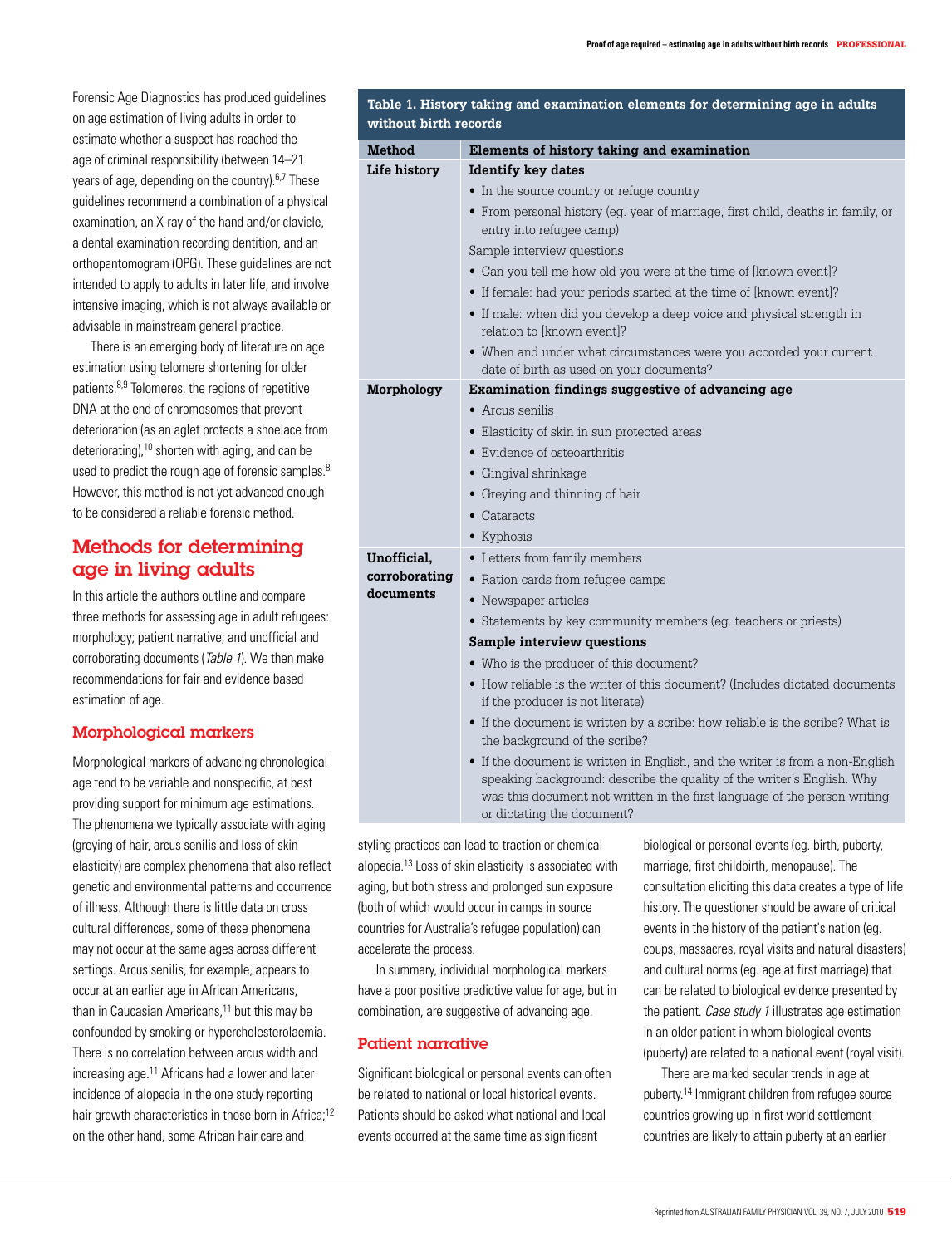age than their parents did growing up in poor or conflict affected countries. Age at menopause appears to be located in the fifth decade with only minor crosscultural variation.15 However, there is little data from Africa, the source region for many immigrants without birth documents. In addition, the influence of extreme stress on age of menopause onset is well documented.16,17 It may be that women who have had experiences of war may become menopausal at earlier ages than other populations.

Children born in refugee camps generally have good documentation of date of birth. These documents can be crossmatched with a life history to support a minimum age estimation for their parents.

## Unofficial and corroborating documentation

Although some patients may not have formal birth documents, many will have formal documents of other events, such as registration at a refugee camp,

# Case study  $1 - \alpha$  royal visit as a benchmarking event

Aisha, an African woman, had documents stating her date of birth as 1 January 1960. She was not literate, and this birth date was provided by a scribe who had written her visa application. As someone with a document age of 49 years she was required to seek work and was finding this very difficult. A Centrelink official, concerned about the mismatch between her physical appearance and her stated age, suggested that she have a formal age assessment. Aisha was accompanied to interview by her fourth son who was 39 years of age.

Aisha appeared older than her documented age. She had grey hair; thin, wrinkled skin in sun protected parts of her body; and Heberden nodes on her distal interphalangeal joints. She had gone through menopause 'a long time ago'.

A life history, exploring significant events in her life, was undertaken. Aisha had been married at the usual time for her culture (just after puberty, or 'when my breasts dropped'). This was typically around the age of 17–18 years. She gave birth to her first child the following year. Aisha could not remember the years her children were born. The son accompanying her said he did not know the age of the oldest child, who was from a different marriage and was now dead.

At the suggestion of the interpreter, Aisha was asked to recount her memories of where she was when Queen Elizabeth II visited their country. This was a signal event that had engaged the whole country. She recalled with animation and vivid detail taking her young stepsister and walking to the capital city to see the Queen, even describing the flowers that she picked to take with her. At the time her breasts had just dropped. She was married the following year.

Using the life history, we estimated that at the time of the Queen's visit (1961) she was about 16 years of age. The date of birth on her documents was clearly wrong as this would have made her 1 year of age at the time of the Queen's visit. We estimated her year of birth to be 1946, and her age at interview to be about 63 years.

a feeding station or school. It is not uncommon for these documents to include the incorrect birth date, especially if one was given to them by a clerk with some administrative responsibility.

Some patients are able to produce declarations from family members that they were born at a particular time, or in a particular year, to support the argument made by the patient. However, many documents and patient reports may not use the Gregorian calendar that is used in Western countries (Table 2), and this needs to be considered when dating documentation (see Resources).

#### Combined method of estimating age

No one method on its own is completely acceptable, but in combination an accurate estimation of age is often possible.

We therefore recommend that three tests be applied to the evidence when making an assessment of the patient's age in the absence of birth documents:

- biological plausibility (is the age estimate supported by physical markers of age?)
- historical plausibility (is the age estimate supported by benchmarking life history events against key historical or local events?)
- corroborating documents (is the age estimate supported by documents that corroborate the life history?).

Case study 2 provides an example of all three methods being used to determine likely age in a relatively subtle case.

The most persuasive component of this assessment is generally the life history. In contrast to morphological evidence, careful use of life history can enable estimation of age within a narrow age band. Reliance on oral testimony about age at key events may appear to be problematic, as

| فبالداخذ فالماط والمنطاع والمتحا والماري المناف الماد والمنداد والمنخ والمناد والمتحاد المساحل والمتحاد المتحاد الماسا                    |                                                                                 |                   |  |
|-------------------------------------------------------------------------------------------------------------------------------------------|---------------------------------------------------------------------------------|-------------------|--|
| <b>Type of calendar</b>                                                                                                                   | <b>Description</b>                                                              | Country           |  |
| Islamic                                                                                                                                   | Lunar calendar: commenced 16 July 622 CE*                                       | Islamic countries |  |
| Persian                                                                                                                                   | Solar calendar                                                                  | Iran, Afghanistan |  |
| Indian                                                                                                                                    | Civil calendar: synchronises with Gregorian calendar, though commenced in 79 CE | India             |  |
| Bahia                                                                                                                                     | Cycle of 19 days: synchronises with Gregorian calendar                          | Iran              |  |
| Hebrew                                                                                                                                    | Dates from Monday 7 October, 3761 BCE**                                         | Israel            |  |
| Ethiopian                                                                                                                                 | Commenced 11 September 7 CE: 13 month calendar                                  | Ethiopian         |  |
| * CE denotes 'common era', equivalent of the Latin anno Domini (AD); ** BCE denotes 'before common era', equivalent of before Christ (BC) |                                                                                 |                   |  |

#### **Table 2. Non-Western calendars which may be used in documents**